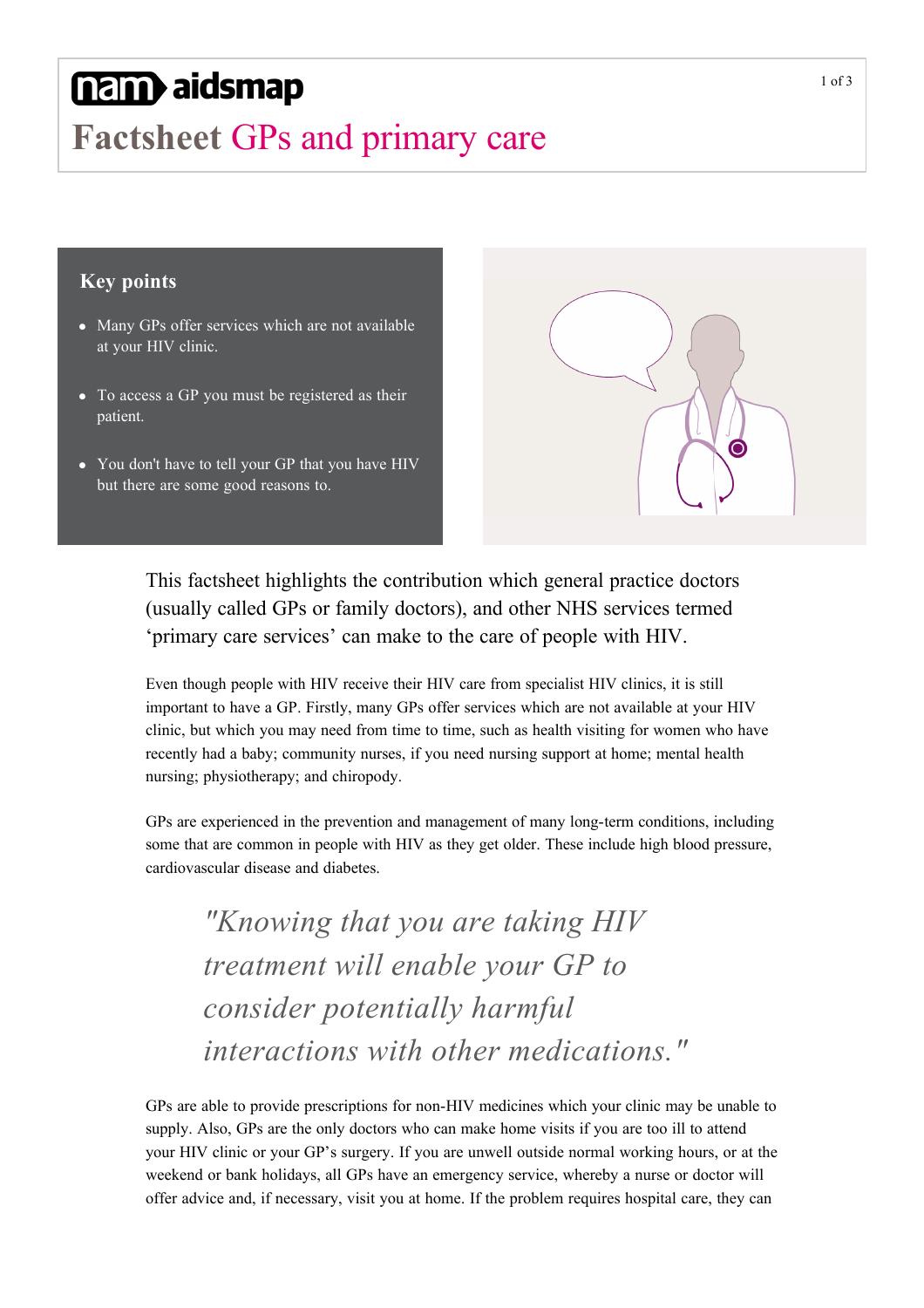arrange for your admission into hospital and will normally be willing to speak to the on-call HIV doctor at your clinic to arrange specialist HIV care if appropriate.

## **Registering with a GP**

To access a GP you must be registered as their patient. You can only be registered with one GP and you must live within the area the GP practises in. When you register, you will be asked to give your name and address, your NHS number and details of your last GP. Don't worry if you can't find your NHS number, you can still register without it.

**Some HIV clinics keep a list of GPs, and may be able to recommend a GP with experience of caring for people with HIV.** 

However, GPs sometimes cannot accept any more patients as they have the maximum number of people registered with them. You can search for GPs (and other health services) in your area on the NHS website ([www.nhs.uk](http://www.nhs.uk/))

GPs cannot refuse to register you because you have HIV or any other medical condition, because of your race or sexuality, because you cannot provide a proof of address, or because you cannot provide a proof of identity. If you have problems registering with a GP practice, contact [Doctors of the World](https://www.doctorsoftheworld.org.uk/call-our-advice-line) for advice on 0808 1647 686.

If you need a GP when you are away from home, then you can register as a 'temporary resident' if you will be within their practice area for 14 days or less.

If you are entitled to free NHS treatment then all NHS services provided by your GP will be free. GPs also provide some other services for a fee, such as signing passport applications.

Most GPs have an appointment system, and sometimes these become booked up days in advance. Emergency appointments will usually be available for people who *need* to be seen quickly. These are normally available the same day, but on a 'first come, first served' basis.

## **Telling your GP that you have HIV**

You don't have to tell your GP that you have HIV. Some people are reluctant to tell their GP that they have HIV because they are worried about confidentiality.

But there are some reasons why it makes good sense to tell your GP that you have HIV. It will help them provide the most appropriate treatment and care. For example, if you are taking HIV treatment, it's important to consider potentially harmful interactions with other medications.

Knowing that you have HIV will enable your GP to look out for signs and symptoms of illnesses or side-effects.

If confidentiality is your concern, then it's good to know that your GP medical records are confidential, and nobody can see them without your consent, except in very exceptional circumstances. If you are concerned about telling your GP that you have HIV, explore whether